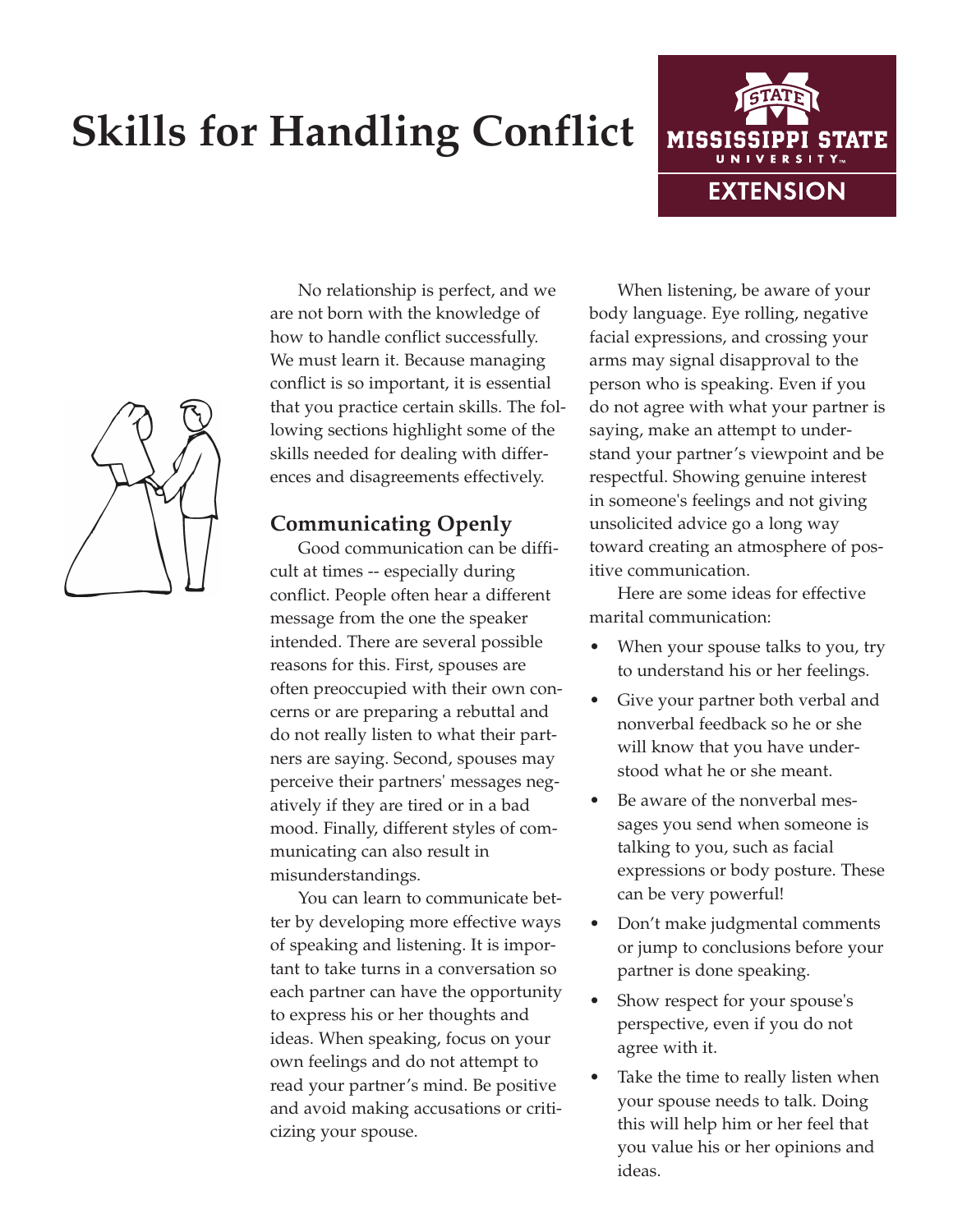- When you need to have an important discussion, remove distractions as much as possible so you can talk with each other more easily. For example, take a walk outside in order to get away from the telephone or talk in your bedroom where the children will not interrupt.
- Communicate clearly and directly so your partner will have a greater opportunity to understand you.
- When you are speaking, focus on expressing your own feelings, not trying to guess what your partner is thinking.

## **Controlling Negative Thoughts**

The way a person treats others usually reflects the kinds of thoughts he or she has about them. This pattern holds true for spouses, especially during times of conflict. When partners focus on each other's shortcomings and weaknesses, they often fall prey to having negative thoughts about each other. This negative thinking makes it more likely that they will treat each other unkindly.

Suppose a wife comes home from work at the end of a long, hard day in a bad mood. Her husband is in the kitchen making dinner and calls out, "How was your day?" Instead of responding to his question, the wife snaps at him for having left his coat and briefcase on the kitchen table. How might the husband react? If he is in the habit of thinking positively about his wife and giving her the benefit of the doubt, he may think, "She must have had a really hard day." He might stop what he is doing and give his wife his full attention so he could try to find out what is really bothering her. However, if the husband takes offense at his wife's complaint and thinks, "Here I am, cooking dinner, and all she can do is criticize me," he will be more likely to respond negatively to his wife's complaint and further escalate the conflict.

Research supports these ideas about the power of one's thoughts. Marriage researchers have determined that stable marriages have more positive than negative interactions, while the

opposite is true for unstable unions. Because negative interactions are often fueled by one's thoughts, negative thinking can have a significant impact upon a relationship. In other words, people's thoughts often determine their actions. Therefore, it is very important for spouses to control the way they think about each other. Husbands and wives can do this during times of conflict by focusing on the troublesome issue instead of their partner's flaws. By keeping their feelings about the issue and their spouse separate, it is more likely that they will manage conflict better and have a healthier relationship.

## **Forgiving**

Because there will be hurt feelings and conflict from time to time in every marriage, it is very important that spouses forgive each other when arguments and disagreements occur. Forgiveness enables partners to stay emotionally connected and keep their marriage positive. If people want their relationships to grow and become stronger, they must be willing to forgive their spouses whenever necessary. When spouses do not forgive each other, remain bitter, and hold grudges, they often experience physical and emotional problems. Thus, forgiveness is important to the individual health of each partner as well as to the health of the relationship.

## **Problem Solving**

All couples will encounter problems in their marriage that will require problem solving skills. At these times, it is very important that the spouses work together as a team, instead of insisting on their point of view and working against each other. It is crucial to understand problems before attempting to solve them.

Problem solving is a much smoother process when spouses have discussed the issue thoroughly and each partner feels understood. Surprisingly, research has shown that after a good discussion about a troublesome issue, most people are so satisfied that there is no need to come up with a solution to the problem. Usually, peo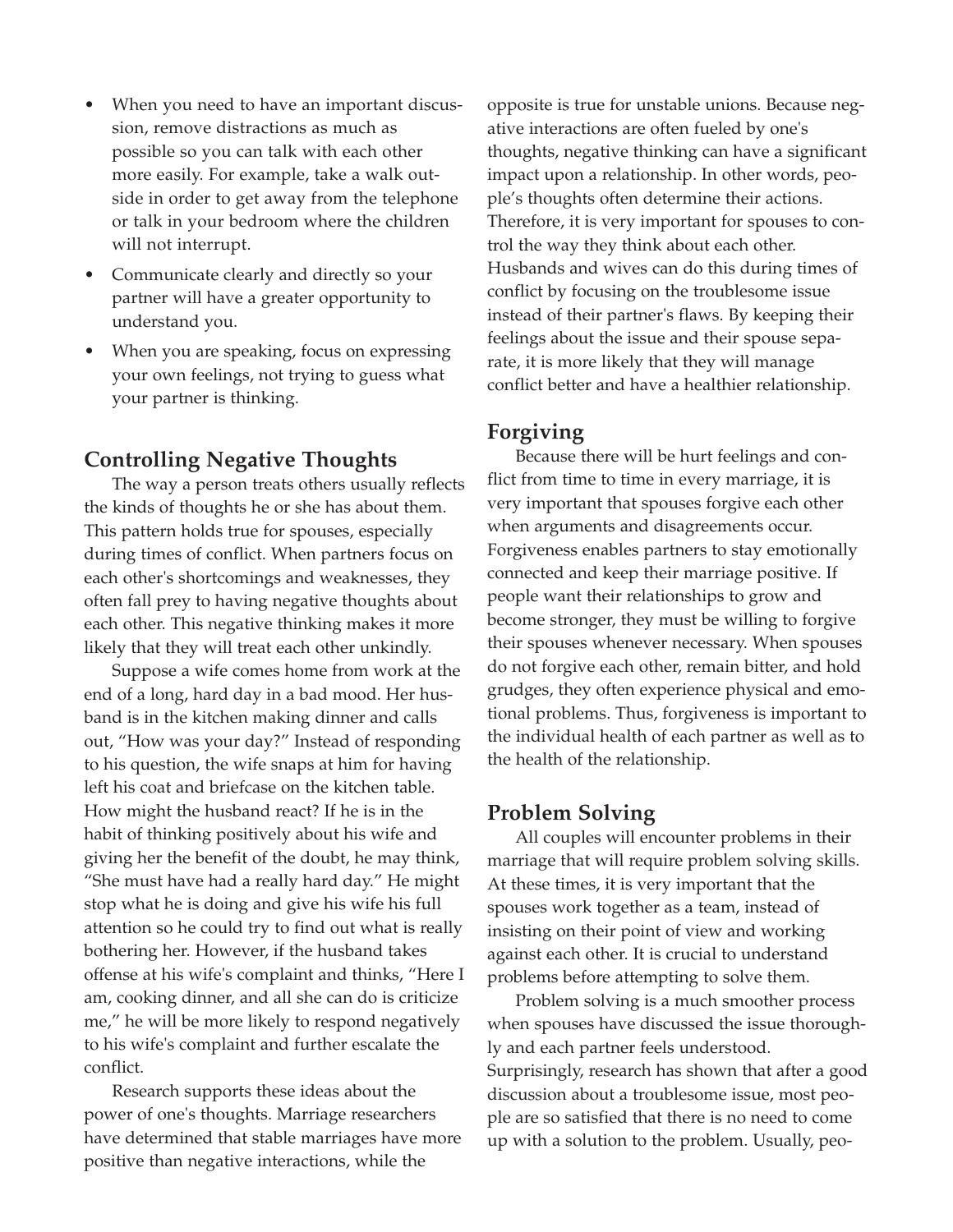ple just want the opportunity to express themselves and feel as if they have really been understood.

Of course, many problems still need to be resolved, even after open, productive discussion. Markman, Stanley, and Blumberg, a team of prominent marriage researchers, have identified an effective process for solving problems.

- 1. It helps to set a specific time to work on the problem so that partners can mentally and emotionally prepare. During the meeting, spouses should think of as many solutions to the problem as possible, ruling out nothing until all possible solutions have been presented.
- 2. The next step is to choose the solution, or combination of solutions, that will best solve the problem. It is likely that negotiation and compromise will be necessary at this step of the problem solving process.
- 3. After testing the chosen solution for an agreed-upon length of time, it is important for spouses to discuss the solution and whether the problem is being solved adequately. If not, adjustments should be made.

Not every issue that arises will require such an extensive problem solving process, but these steps can help couples solve their problems in a calm, controlled manner.

## **Changing Oneself First**

It is common for husbands and wives to overlook their own weaknesses and focus instead on the faults of their spouse. In some marriages, one person feels that his or her partner is the cause of their marital problems and the only one who really needs to change in order for the relationship to improve. This may occasionally be true. However, in the vast majority of marriages, both partners make a contribution to the conflict and problems that arise.

It is crucial that spouses realize that the only person's behavior they can control is their own. In marriage, it is typical for partners to become annoyed or irritated with what they perceive to be their spouses' personal shortcomings, unusual habits and weaknesses. For example, a wife may feel upset because her husband arrives home from work late on a regular basis. Or, the husband may resent how his wife cuts him off in the middle of conversations. Frustration over shortcomings such as these often builds over time, motivating people to insist that their partners change. However, people usually end up discovering that their demands are not granted and their efforts to change their partners have failed.

Instead of trying to compel each other to change, it is more effective for partners to assess themselves honestly and think about what they can do to make the relationship better. Considering the contributions they make to disagreements and trying to overcome their own weaknesses will accomplish far more than dwelling on their spouses' faults. When husbands and wives stop trying to change each other and instead shift their attention to improving their own behavior, they will likely be more content, even if their partners continue to do the things that they do not like.

When spouses choose to make changes in themselves first, regardless of what their partner does, they are often surprised to find that the overall quality of their relationship improves dramatically. In an ideal situation, of course, both spouses continually strive to improve themselves and overcome their weaknesses. However, one spouse is often more committed to self-improvement than the other, at least for a while. Nevertheless, even if the other person does not feel a need to change himself or herself, the marriage will likely improve through the efforts of the one trying to change.